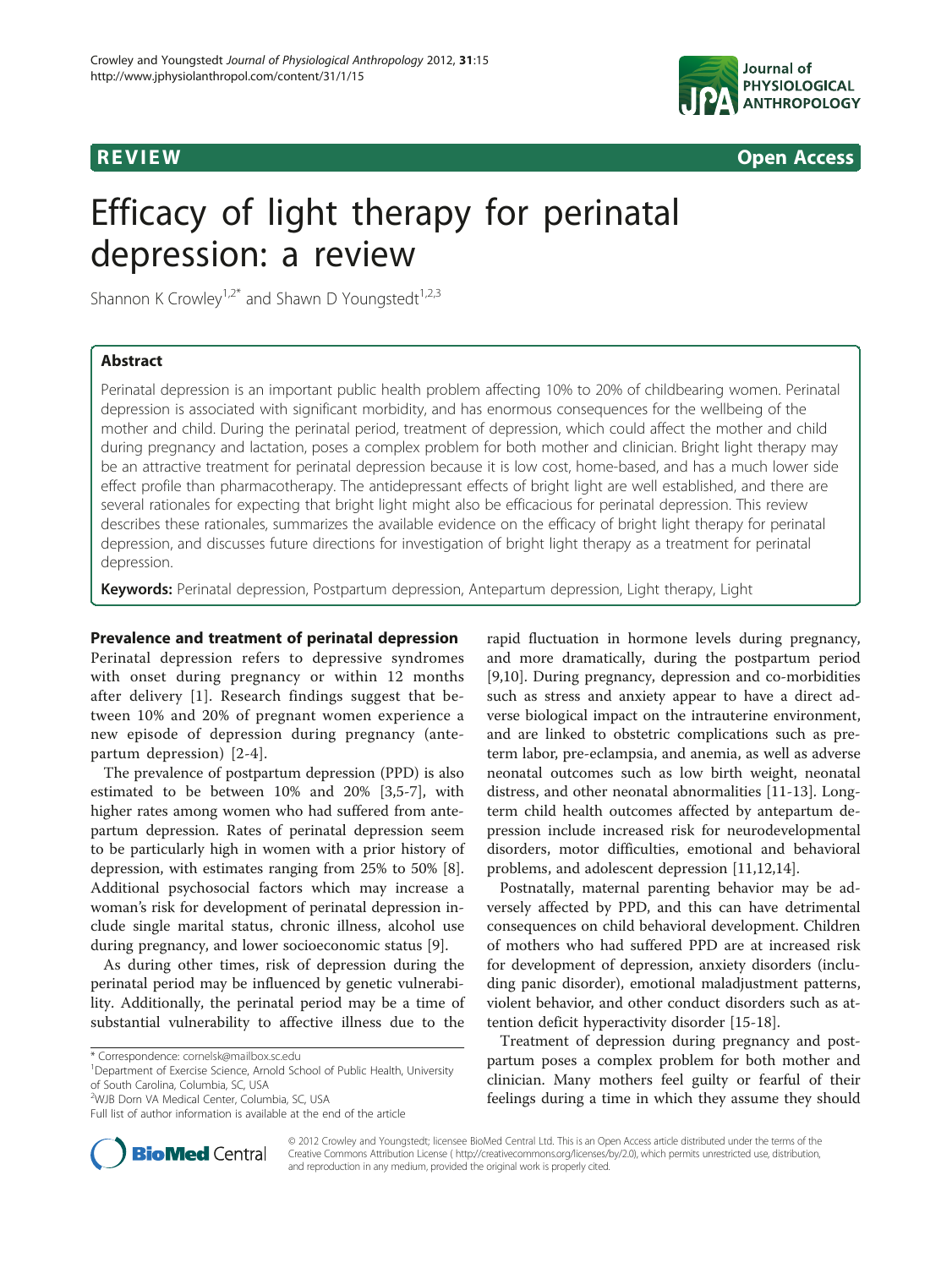be happy, thus refusing to acknowledge depressive symptoms and opting to 'suffer in silence'. Antidepressant use during pregnancy has been linked to multiple harmful effects to the infant, including persistent pulmonary hypertension, cardiac abnormalities, and neonatal withdrawal and toxicity [[19](#page-4-0)-[21](#page-4-0)].

Antidepressant use in mothers could also potentially harm the breastfeeding infants. A recent meta-analysis of 67 studies of antidepressant levels in breastfeeding infants found that out of 15 different antidepressants, all were detectable in breast milk at varying levels [[22](#page-4-0)]. However, the available evidence on the effects of antidepressants during lactation on drug levels in the nursing infant is limited, and largely derived from short duration studies with small sample sizes. Studies have shown that antidepressant drugs or their metabolites are not always found in the child's serum, even though they may be detectable in breast milk [[22,23](#page-4-0)]. For example, studies have found that levels of sertraline in infant serum were low to negligible in breastfeeding mother-infant pairs, in which the mothers were taking clinically relevant doses of sertraline [\[24,](#page-4-0)[25](#page-5-0)], one of the most commonly prescribed antidepressants for breastfeeding mothers. However, it is unknown whether nursing infants might be sensitive to these low levels, particularly with chronic exposure. To date, there has been virtually no investigation of long-term child health outcomes from exposure to maternal antidepressant medication during breastfeeding. This is especially true for the modern selective serotonin reuptake inhibitors (SSRIs), as there are no studies with adequate follow-up of long-term child health outcomes [[23](#page-4-0)[,26\]](#page-5-0). It is noteworthy that no medication has been FDA-approved for PPD [\[11\]](#page-4-0).

Notwithstanding the evidence of risks of antidepressant treatment for perinatal depression, many mental health providers have concluded that the detrimental effects of untreated maternal depression might pose an even greater threat to maternal and child health outcomes. There is some thought that adverse effects of antidepressant treatment on the nursing infant can be minimized by scaling back the dose [\[4](#page-4-0)], though this strategy might also reduce the efficacy of the drug for the mother.

Nonetheless, legitimate concerns about possible adverse effects of antidepressant medications on the developing fetus or newborn have led many women to refuse pharmacotherapy during pregnancy or while breastfeeding. For mothers who choose to take antidepressants during the postpartum period, many forgo the myriad benefits of breastfeeding in order to take antidepressants.

Psychotherapy is apparently an effective treatment for perinatal depression [\[27,28](#page-5-0)]. However, due to logistical issues, such as childcare arrangements and expenses, women with perinatal depression might also be less

suitable for psychotherapy than other depressed individuals. Estimates indicate that only about 15% of women with PPD are receiving treatment [[29](#page-5-0)]. Thus, alternative or adjuvant treatments for perinatal depression are needed.

# Rationale for bright light therapy of perinatal depression

Bright light therapy may be an attractive treatment for perinatal depression because it is low cost, home-based, and has a much lower side effect profile than pharmacotherapy [\[30\]](#page-5-0). Moreover, the efficacy of bright light for other types of depression has been well established.

Particularly well-documented is the efficacy of bright light therapy for winter depression, for which bright light is generally regarded as the first line of treatment [[31\]](#page-5-0). The utility of light for winter depression also has considerable intuitive appeal, as seasonal variation in mood are experienced my much of the population, and clearly attributed to fluctuations in light [[32\]](#page-5-0).

Less well recognized is that, in industrial societies, average levels of exposure to bright light  $(> 1,000 \text{ lux})$  average only about 1 h per day even in good weather conditions [\[33](#page-5-0)], and these levels might be inadequate for mood regulation in susceptible individuals. Moreover, accumulating evidence indicates that bright light might be equally efficacious for non-seasonal depression [[30,34,35](#page-5-0)], as well as other morbidities, including disturbed sleep [[36,37](#page-5-0)], fatigue [\[38](#page-5-0),[39\]](#page-5-0), and neuroendocrine abnormalities [[40\]](#page-5-0).

There are several factors related to the pathophysiology of depression and response to light which might make bright light especially suitable for perinatal depression. First, women with perinatal depression might receive very low light exposure. Pregnancy, particularly in late gestation, may make mobility difficult for some women, thus reducing time spent outdoors. After delivery, women may also experience lower levels of illumination, with increased time spent indoors caring for their infant who may often sleep during the day. Consistent with this notion are findings of seasonality of PPD, with increased risk of PPD associated with delivery during fall and early winter months [[41,42\]](#page-5-0) when daylight is of significantly shorter duration. Although a study by Wang et al. did not confirm differences in light exposure of postpartum women vs. matched control women who were not within 1 year postpartum [\[43](#page-5-0)], this remains a tenable hypothesis.

Second, there is some evidence that circadian malsynchronization is associated with depression and resynchronization is associated with the antidepressant effects of bright light [\[44\]](#page-5-0). There are reasons to suspect that women with perinatal depression might have circadian malsychronization. During pregnancy and postpartum,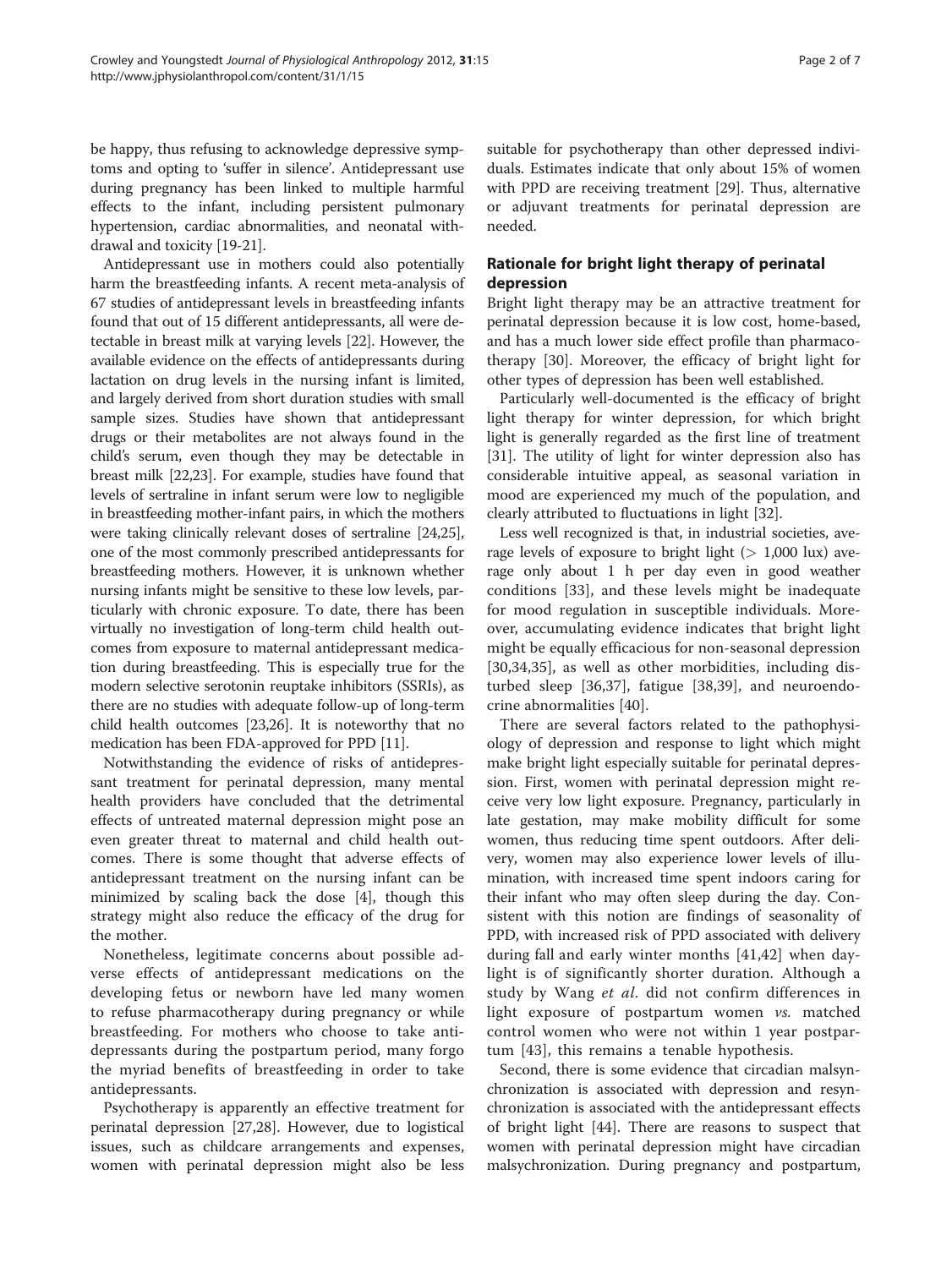new mothers may spend a greater part of the day in dim light conditions in an effort to get sleep they may not be getting during the night. These conditions may be even more exaggerated in perinatal depression, where fatigue and anhedonia may severely limit daily activities. There has been limited investigation of the chronobiology of perinatal depression, though one recent study suggests that both amplitude and timing of melatonin secretion may be dysregulated in women with perinatal depression compared to non-depressed perinatal women [[45\]](#page-5-0).

Third, there is emerging evidence that impaired activation of serotonergically targeted circuits may be involved in the pathophysiology of PPD [\[46,47](#page-5-0)], which could be corrected with bright light treatment. For example, there is recent fMRI evidence that activation in these areas is abnormal in depressed vs. non-depressed mothers when responding to their newborns' cries [[48,49](#page-5-0)]. Indeed, previous studies have implicated alterations in tryptophan (a serotonin precursor), estrogen, and hypothalamic pituitary adrenal (HPA) axis activity during the perinatal period as possible mediators of serotonin dysregulation [[50-53](#page-5-0)]. Additionally, studies have found that genetic polymorphisms of the 5-HTT gene are associated with variations in PPD [[54](#page-5-0),[55](#page-5-0)], and increased vulnerability to development of depression in pregnancy and the postpartum [[9\]](#page-4-0). Conversely, the SSRIs have been prescribed for perinatal depression [[7\]](#page-4-0), and have resulted in improvements in maternal role functioning in women with PPD [[56,57\]](#page-5-0).

There is some compelling evidence that the antidepressant effect of bright light therapy is mediated by serotonergic mechanisms. Studies have shown that the antidepressant effects of light therapy are reversed following tryptophan depletion [[58\]](#page-5-0). Because tryptophan is a precursor to serotonin synthesis, tryptophan depletion reduces availability of serotonin in the brain, which in turn has been associated with emergence of depressive symptoms [[59\]](#page-5-0). Using this established paradigm, recent work has illustrated that the mood lowering effect of tryptophan depletion in healthy women is completely blocked by carrying out the study in bright light (3,000 lux) vs. dim light (10 lux) [\[60\]](#page-5-0). Bright light therapy may provide a means to improve regulation of the serotonergic system in women with perinatal depression, and bright light therapy poses far less risk to the developing baby and newborn than current pharmacotherapy.

Fourth, there is evidence that perinatal depression may be influenced by alterations in estrogen, which could be corrected with bright light. The close relationship between estrogen and the serotonin system may provide some rationale for findings that some women have increased susceptibility to mood symptoms during periods of hormonal fluctuation, and that estrogen treatment has been shown to be effective in mood disorders, including

postpartum depression [\[61,62](#page-5-0)]. It is clear from previous work that sex hormones such as estrogen and progesterone which rise greatly during pregnancy, and then show a sharp drop immediately after parturition - may play a role in the etiology of perinatal depression [[9\]](#page-4-0).

There is limited evidence that bright light therapy may be associated with stimulation of luteinizing hormone (LH), a gonadotropin involved in the production of estrogen [\[63\]](#page-5-0). The therapeutic benefit of light therapy for perinatal depression may therefore involve modulation of estrogen via stimulation of LH.

Fifth, bright light could alleviate co-morbidities of fatigue and sleep disturbance which might be especially problematic for perinatal depression, when the effects of sleep loss have consequences for both mother and baby. There appears to be an association between short sleep duration and adverse maternal and fetal outcomes [[64-66\]](#page-5-0), and limited evidence also suggests an association between sleep problems and maternal depression [[67\]](#page-5-0). Indeed, fatigue and sleep disturbances are used diagnostically in the evaluation of perinatal depression, and are some of the most commonly reported symptoms in women with PPD [\[68](#page-5-0)]. Studies indicate that women with perinatal depression report substantially poorer sleep than matched healthy antepartum and postpartum women [\[69](#page-5-0)-[72\]](#page-5-0). Evidence indicates that bright light therapy may decrease daytime fatigue partly via improvement of sleep [[73\]](#page-5-0), and/or improved daytime alertness [\[37,38](#page-5-0),[74,75\]](#page-6-0).

Notwithstanding the prevalence of perinatal depression and compelling rationales for its treatment with bright light, we are aware of only five studies of the effects of bright light therapy on perinatal depression. Three studies were randomized controlled trials and two were open trials. These studies will now be briefly reviewed.

# Studies of the efficacy of bright light therapy for antepartum depression

The general characteristics of studies of bright light treatment for antepartum depression are summarized in Table [1](#page-3-0). Results from an open trial by Oren and colleagues [[76](#page-6-0)] showed a significant decrease (by 49%) from baseline in Hamilton Depression Rating Scale (HDRS), Seasonal Affective Disorders Version (SIGH-SAD) after 3 weeks of 10,000 lux bright light therapy. The light was administered for 60 min/day, beginning within 10 min of awakening ( $n = 16$ ). In a subset of participants ( $n = 7$ ) who continued treatment for 5 weeks, mean scores on the SIGH-SAD decreased by 59% from baseline. Compliance was monitored by requiring subjects to call an answering machine daily to report their light use.

Expanding from this initial work, Epperson and colleagues conducted a randomized controlled trial in which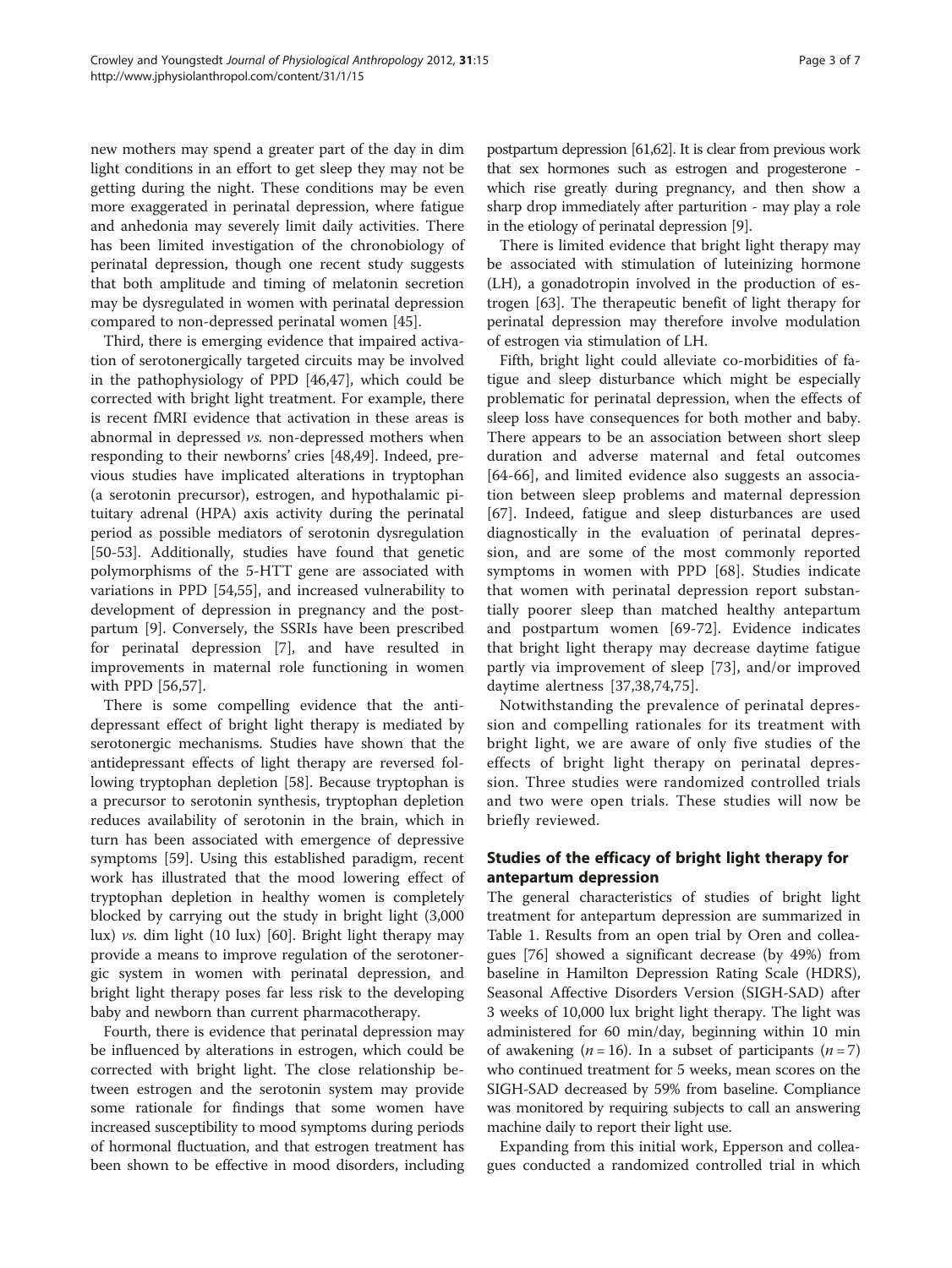Antepartum depression

|                                    | Oren et al. [76]                                 | Epperson et al. [24]                             | Wirtz-Justice et al. [77]                        |  |
|------------------------------------|--------------------------------------------------|--------------------------------------------------|--------------------------------------------------|--|
| Subjects (n)                       | 16                                               | 10                                               | 27                                               |  |
| Treatment duration (weeks)         | 3                                                | 5                                                | 5                                                |  |
| Group randomization                | <b>No</b>                                        | Yes                                              | Yes                                              |  |
| Time of light sessions             | Morning: beginning within<br>10 min of awakening | Morning: beginning within<br>10 min of awakening | Morning: beginning within<br>10 min of awakening |  |
| Duration of light sessions (min)   | 60                                               | 60                                               | 60                                               |  |
| Intensity of light treatment (lux) | 10.000                                           | 7.000                                            | 7.000                                            |  |
| <b>Blind ratings</b>               | Yes                                              | Yes                                              | Yes                                              |  |
| Diagnosis of depression            | $SIGH-SAD \geq 20$                               | $SIGH-SAD \geq 20$                               | $SIGH-SAD \geq 20$                               |  |
| Main outcome measure(s)            | SIGH-SAD                                         | SIGH-SAD                                         | SIGH-SAD, HDRS                                   |  |
| <b>Postpartum depression</b>       |                                                  |                                                  |                                                  |  |
|                                    | Corral et al. 2000 [78]                          | Corral et al. 2007 [79]                          |                                                  |  |
| Subjects (n)                       | $\overline{2}$                                   | 15                                               |                                                  |  |
| Treatment duration (weeks)         | $\overline{4}$                                   | 6                                                |                                                  |  |
| Group randomization                | <b>No</b>                                        | Yes                                              |                                                  |  |
| Time of light sessions             | Morning: between 7:00 am<br>and 9:00 am          | Morning: between 7:00 am<br>and 9:00 am          |                                                  |  |
| Duration of light sessions (min)   | 30                                               | 60                                               |                                                  |  |
| Intensity of light treatment (lux) | 10,000                                           | 10,000                                           |                                                  |  |
| Blind ratings                      | No                                               | Yes                                              |                                                  |  |
| Diagnosis of depression            | $HDRS = 28,29$                                   | $SIGH-SAD \geq 15$                               |                                                  |  |
| Main outcome measure(s)            | <b>HDRS</b>                                      | SIGH-SAD                                         |                                                  |  |

<span id="page-3-0"></span>

|  |  |  |  |  |  | Table 1 Studies of the efficacy of light therapy for perinatal depression |  |
|--|--|--|--|--|--|---------------------------------------------------------------------------|--|
|--|--|--|--|--|--|---------------------------------------------------------------------------|--|

HDRS = Hamilton Depression Rating Scale (Hamilton, 1967), SIGH–SAD = Structured Interview Guide for the Hamilton Depression Rating Scale, Seasonal Version (Williams, 1988).

participants with antepartum depression were assigned to either 7,000 lux (active,  $n = 5$ ) or 500 lux (placebo,  $n = 5$ ) light [\[24\]](#page-4-0) for 5 weeks. The treatments were administered for 60 min/day, beginning within 10 min of awakening. To check compliance, subjects called the research clinic daily to log in the time of treatment. SIGH-SAD scores were reduced similarly by bright light (17.3) and the dimmer light (16.6).

Wirz-Justice and colleagues recently conducted a larger randomized controlled trial, in which 27 women with antepartum depression were randomized to 5 weeks of active treatment (7,000 lux bright light,  $n = 16$ ), or placebo (70 lux dim red light,  $n = 11$ ). The treatments were administered for 60 min/day, beginning within 10 min of awakening [\[77\]](#page-6-0). Compliance was monitored with participant self-reported daily treatment logs. Participants receiving the bright light treatment showed significantly greater improvement in HDRS with Atypical Depression Supplement (SIGH-ADS) scores than those in the placebo treatment, and categorical analysis revealed that the response rate  $(HDRS \ge 50\%)$  improvement) at week 5 was significantly greater for bright light (81.3%) than for placebo (45.5%). However, no significant differences between treatments were found in self-

reported ratings of depression which included the Montgomery-Asberg Depression Rating Scale (MADRS) and the Beck depression Inventory.

# Studies of the efficacy of bright light therapy for postpartum depression

General characteristics of studies of bright light treatment for postpartum depression are summarized in Table 1. In an open trial by Corral et al. (2000)  $(n=2)$ , both participants showed substantial clinical improvement (75% reduction in HDRS scores) following 4 weeks of 10,000 lux bright light treatment administered for 30 min between 7:00 am and 9:00 am [[78\]](#page-6-0). However, a randomized controlled trial study by Corral et al., (2007) showed no differences between bright light treatment (10,000 lux,  $n = 10$ ) and placebo (600 lux dim red light,  $n = 5$ ), administered for 6 weeks for 30 min/day between 7:00 am and 9:00 am. Both treatments elicited a 49% reduction in SIGH-SAD scores [\[79\]](#page-6-0). Also, similar increases in SIGH-SAD scores were found following withdrawal of the treatments.

In this study, participants were asked to verbally report their treatment compliance weekly to the study physician.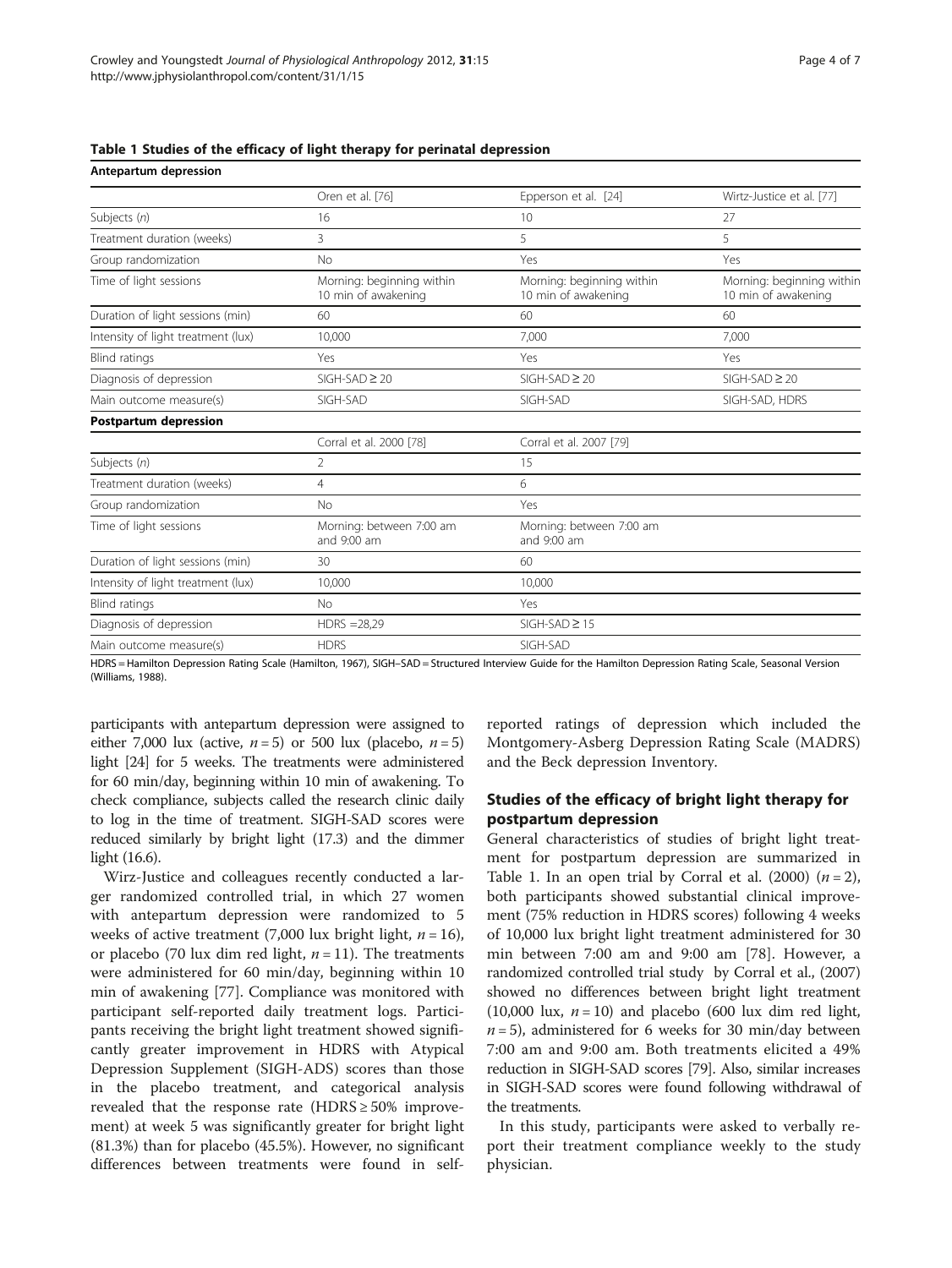### <span id="page-4-0"></span>Conclusions

In summary, antidepressant effects of bright light are well established, and there are several rationales for expecting that bright light might also be efficacious for perinatal depression. In pregnant and/or new mothers, bright light treatment could potentially offset insufficient low levels of light exposure; pathological hormonal profiles; co-morbidities, including disturbed sleep and fatigue; and serotonergic dysregulation which has been linked to inadequate maternal behavior.

However, the efficacy of light therapy for perinatal depression has been reported in only five published studies, which have produced mixed results. These studies have had numerous limitations. First, only three of the five studies used a randomized controlled parallel group design. Second, the sample sizes have been small, perhaps due partly to difficulties in recruiting participants from this population. Third, participant adherence in these studies was only measured via participant self-reports. Adherence may be particularly problematic for this population, who have clear logistical obstacles to treatment. Fourth, studies have not addressed co-morbidities that light could alleviate, including anxiety [\[80](#page-6-0),[81\]](#page-6-0), disturbed sleep, and fatigue.

Large randomized controlled trials are needed to determine whether bright light therapy elicits significant improvement in perinatal depression. For many women suffering from antepartum or postpartum depression, bright light is likely preferable to other types of treatment, but further research is needed to address questions about the feasibility of bright light treatment for these women. Comparative effectiveness trials would also fill a gap in existing literature, and may provide an important component of the overall treatment paradigm for women with perinatal depression. More targeted interventions may be feasible, perhaps with a mixed modalities treatment approach, for treating women with depression during pregnancy and/or postpartum. Additionally, further research is needed to determine potential mechanisms of the therapeutic effects of bright light therapy for perinatal depression.

#### Competing interests

The authors declare that they have no competing interest

#### Authors' contributions

SC and SY, contributed to the research, writing, and editing of this manuscript. Both authors read and approved the final manuscript.

#### Acknowledgments

This study was supported by the Veteran's Administration Merit Award and NIH R01 Grant Award # HL095799.

#### Author details

<sup>1</sup>Department of Exercise Science, Arnold School of Public Health, University of South Carolina, Columbia, SC, USA. <sup>2</sup>WJB Dorn VA Medical Center, Columbia, SC, USA. <sup>3</sup>Department of Psychology, University of South Carolina, Columbia, SC, USA.

Received: 20 March 2012 Accepted: 20 March 2012 Published: 6 June 2012

#### References

- 1. Harald B, Gordon P: Meta-review of depressive subtyping models. J Affect Disorders 2011, :. Aug 31 [Epub ahead of print].
- 2. Breedlove G, Fryzelka D: Depression screening during pregnancy. J Midwifery Womens Health 2011, 56:18–25.
- 3. Gavin NI, Gaynes BN, Lohr KN, Meltzer-Brody S, Gartlehner G, Swinson T: Perinatal depression: a systematic review of prevalence and incidence. Obstet Gynecol 2005, 106:1071–1083.
- 4. Sit D, Perel JM, Wisniewski SR, Helsel JC, Luther JF, Wisner KL: Mother-infant antidepressant levels, maternal depression, and perinatal events. J Clin Psychiatry 2011, 72:994–1001.
- 5. Freeman MP: Postpartum depression treatment and breastfeeding. J Clin Psychiatry 2009, 70:e35.
- 6. Mian AI: Depression in pregnancy and the postpartum period: balancing adverse effects of untreated illness with treatment risks. J Psychiatr Pract 2005, 11:389–396.
- 7. O'Hara MW: Postpartum depression: what we know. J Clin Psychol 2009, 65:1258–1269.
- 8. Marcus SM: Depression during pregnancy: rates, risks and consequences-Motherisk Update 2008. Can J Clin Pharmacol 2009, 16:e15–e22.
- 9. Meltzer-Brody S: New insights into perinatal depression: pathogenesis and treatment during pregnancy and postpartum. Dialogues Clin Neurosci 2011, 13:89–100.
- 10. Dennis CL, Ross L: The clinical utility of maternal self-reported personal and familial psychiatric history in identifying women at risk for postpartum depression. Acta Obstet Gynecol Scand 2006, 85:1179–1185.
- 11. Alder J, Fink N, Bitzer J, Hosli I, Holzgreve W: Depression and anxiety during pregnancy: a risk factor for obstetric, fetal, and neonatal outcome? A critical review of the literature. J Matern Fetal Neonatal Med 2007, 20:189–289.
- 12. Bansil P, Kuklina EV, Meikle SF, Posner SF, Kourtis AP, Ellington SR, Jamieson DJ: Maternal and fetal outcomes among women with depression. J Womens Health 2010, 19:329-334.
- 13. Vesga-Lopez O, Blanco C, Keyes K, Olfson M, Grant BF, Hasin DS: Psychiatric disorders in pregnant and postpartum women in the United States. Arch Gen Psychiatry 2008, 65:805–815.
- 14. Hollins K: Consequences of antenatal mental health problems for child health and development. Curr Opin Obstet Gynecol 2007, 19:568–572.
- 15. Carter AS, Garity-Rokous FE, Chazan-Cohen R, Little C, Briggs-Gowan MJ: Maternal depression and comorbidity: predicting early parenting, attachment security, and toddler socialemotional problems and competencies. J Am Acad Child Adolesc Psychiatry 2001, 40:18–26.
- 16. Hay DF, Pawlby S, Angold A, Harold GT, Sharp D: Pathways to violence in the children of mothers who were depressed postpartum. Dev Psychol 2003, 39:1083–1094.
- 17. Sohr-Preston SL, Scaramella LV: Implications of timing of maternal depressive symptoms for early cognitive and language development. Clin Child Fam Psychol Rev 2006, 9:65–83.
- 18. Weissman MM, Pilowsky DJ, Wickramaratne PJ, Talati A, Wisniewski SR, Fava M, Hughes CW, Garber J, Malloy E, King CA, Cerda G, Sood AB, Alpert JE, Trivedi MH, Rush AJ: STAR\*D- Child Team: Remissions in maternal depression and child psychopathology: a STAR\*D- child report. JAMA 2006, 295:1389–1398.
- 19. Alwan S, Friedman J: Safety of selective serotonin reuptake inhibitors in pregnancy. CNS Drugs 2009, 23:493–509.
- 20. Gentile S: Serotonin reuptake inhibitor-induced perinatal complications. Pediatric Drugs 2007, 9:97–106.
- 21. Pearlstein T: Perinatal depression: treatment options and dilemmas. Psychiatry Neurosci 2008, 33:302–318.
- 22. Weissman AM, Levy BT, Hartz AJ, Bentler S, Donohue M, Ellingrod V, Wisner KL: Pooled analysis of antidepressant levels in lactating mothers, breast milk, and nursing infants. Am J Psychiatry 2004, 161:1066–1078.
- 23. Davanzo R, Copertino M, De Cunto A, Minen F, Ameddeo A: Antidepressant drugs and breastfeeding: A review of the literature. Breastfeed Med 2011, 6:89–98.
- 24. Epperson N, Czarkowski KA: Ward-O'Brien D, Weiss E, Gueorguieva R, Jatlow P, Anderson GM: Maternal sertraline treatment and serotonin transport in breast-feeding mother-infant pairs. Am J Psychiatry 2001, 158:1631–1637.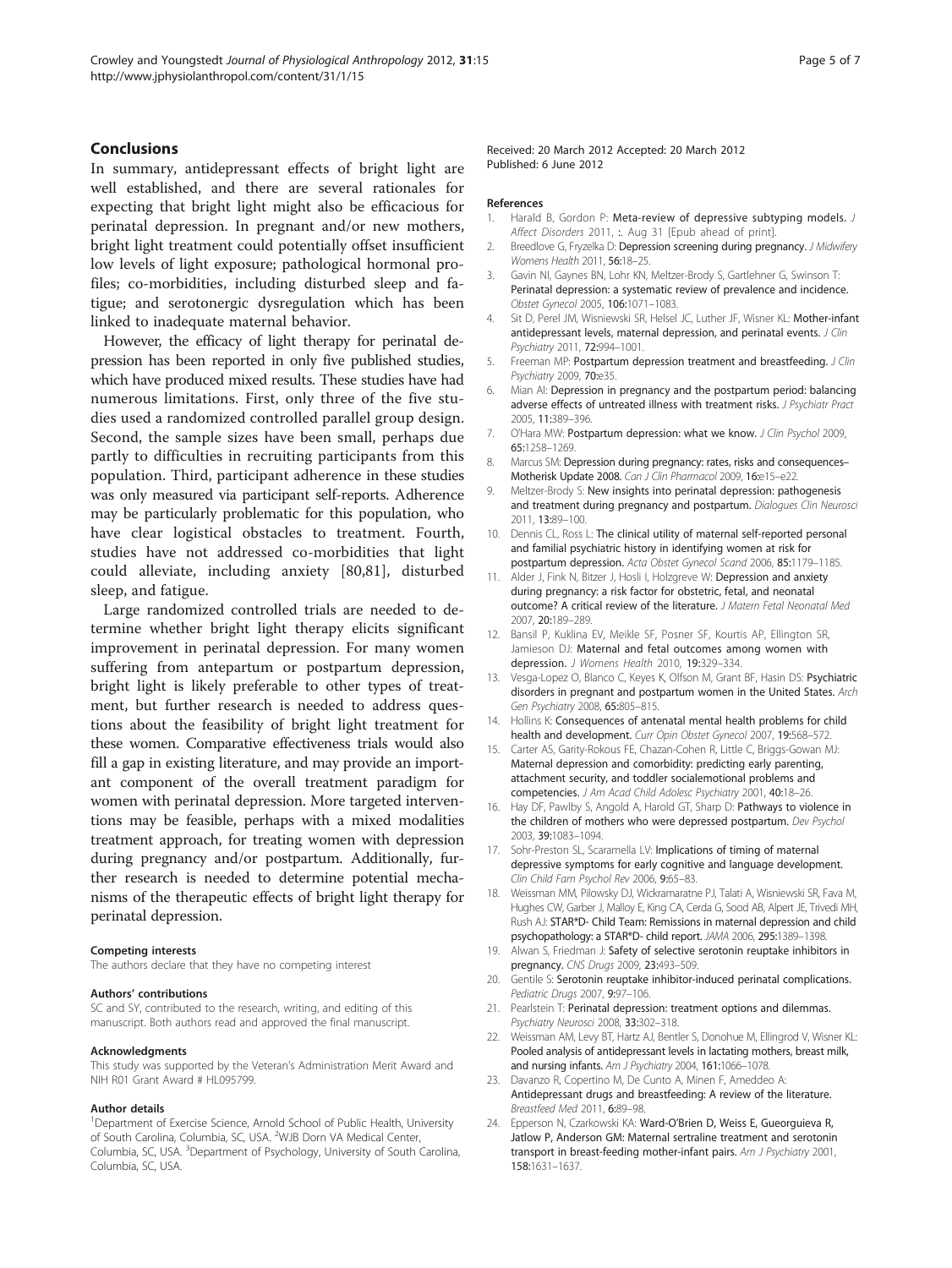- <span id="page-5-0"></span>25. Wisner KL, Perel JM, Blumer J: Serum sertraline and N-desmethylsertraline levels in breast-feeding mother-infant pairs. Am J Psychiatry 1998, 155:690–692.
- 26. Field T: Breastfeeding and antidepressants. Infant Behav Dev 2008, 31:481–487.
- 27. Carter W, Grigoriadis S, Ravitz P, Ross LE: Conjoint IPT for postpartum depression: literature review and overview of a treatment manual. Am J Psychother 2010, 64:373–392.
- 28. Dimidjian S, Goodman S: Nonpharmacologic intervention and prevention strategies for depression during pregnancy and the postpartum. Clin Obstet Gynecol 2009, 52:498–515.
- 29. Ng RC, Hirata CK, Yeung W, Haller E, Finley PR: Pharmacologic treatment for postpartum depression: a systematic review. Pharmacotherapy 2010, 30:928–941.
- 30. Terman M, Terman JS: Light therapy for seasonal and non-seasonal depression: efficacy, protocol, safety, and side effects. CNS Spectr 2005, 10:647–663.
- 31. Golden RN, Gaynes BN, Ekstrom RD, Hamer RM, Jacobsen FM, Suppes T, Wisner KL, Nemeroff CB: The efficacy of light therapy in the treatment of mood disorders: a review and meta-analysis of the evidence. Am J Psychiatry 2005, 162:656–662.
- 32. Golder SA, Macy MW: Diurnal and seasonal mood vary with work, sleep, and daylength across diverse cultures. Science 2011, 333:1878–1881.
- 33. Espiritu RC, Kripke DF, Ancoli-Israel S, Mowen MA, Mason WJ, Fell RL, Klauber MR, Kaplan OJ: Low illumination experienced by San Diego adults: association with atypicaldepressive symptoms. Biol Psychiatry 1994, 35:403–407.
- 34. Kripke DF: Light treatment for nonseasonal depression: speed, efficacy, and combined treatment. J Affect Disord 1998, 49:109-117.
- 35. Tuunainen A, Kripke DF, Endo T: Light therapy for non-seasonal depression. Cochrane Database Syst Rev 2004, 2:CD004050.
- 36. Kohyama J: Sleep health and asynchronization. Brain Dev 2011, 33:252–259.
- 37. Phipps-Nelson J, Redman JR, Dijk DJ, Rajaratnam SM: Daytime exposure to bright light, as compared to dim light, decreases sleepiness and improves psychomotor vigilance performance. Sleep 2006, 26:695–700.
- 38. Ancoli-Israel S, Rissling M, Trofimenko V, Natarajan L, Parker B, Lawton S, Desan P, Liu L: Light treatment prevents fatigue in women undergoing chemotherapy for breast cancer. Support Care Cancer 2011. Jun 11[Epub ahead of print].
- 39. Rastad C, Ulfberg J, Lindberg P: Improvement in fatigue, sleepiness, and health-related quality of life with bright light treatment in persons with seasonal affective disorder and subsyndromal SAD. Depress Res Treat 2011, 2011:543906.
- 40. Salgado-Delgado R, Osorio A, Saderi N, Escobar C: Disruption of circadian rhythms: a crucial factor in the etiology of depression. Depress Res Treat  $2011$ ,  $2011:1-9$
- 41. Kim YK, Hur JW, Kim KH, Oh KS, Shin YC: Prediction of postpartum depression by sociodemographic, obstetric and psychological factors: a prospective study. Psychiatry Clin Neurosci 2008, 62:331-340.
- 42. Sylvenm SM, Papadopoulos FC, Olovsson M, Ekselius L, Poromaa IS, Skalkidou A: Seasonality patterns in postpartum depression. Am J Obstet Gynecol 2011, 204:e1–e6.
- 43. Wang EJ, Kripke DF, Stein MT, Parry BL: Measurement of illumination exposure in postpartum women. BMC Psychiatry 2003, 3:1–7.
- 44. Lewy AJ: Circadian misalignment in mood disturbances. Curr Psychiatry Rep 2009, 11:459–465.
- 45. Parry BL, Meliska CJ, Sorenson DL, Lopez AM, Martinez LF, Nowakowski S, Elliott JA, Hauger RL, Kripke DF: Plasma melatonin circadian rhythm disturbances during pregnancy and postpartum in depressed women and women with personal or family histories of depression. Am J Psychiatry 2008, 165:1551–1558.
- 46. Silverman ME, Loudon H, Liu X, Mauro C, Leiter G, Goldstein MA: The neural processing of negative emotion postpartum: a preliminary study of amygdala function in postpartum depression. Arch Womens Ment Health 2011, 14:355–359.
- 47. Silverman ME, Loudon H, Safier M, Protopopescu X, Leiter G, Liu X, Goldstein M: Neural dysfunction in postpartum depression: an fMRI pilot study. CNS Spectr 2007, 12:853-862.
- 48. Leibenluft E, Yonkers KA: The ties that bind: maternal-infant interactions and the neural circuitry of postpartum depression. Am J Psychiatry 2010, 167:1373–1380.
- 49. Swain JE: Baby stimuli and the parent brain: functional neuroimaging of the neural substrates of parent-infant attachment. Psychiatry 2008, 5:28–36.
- 50. Baïlara K, Henry C, Lestage J, Launay J, Parrot F, Swendsen J, Sutter AL, Roux D, Dallay D, Demotes-Mainard J: Decreased brain tryptophan availability as a partial determinant of post-partum blues. Psychoneuroendocrinology 2006, 31:407–413.
- 51. Kammerer M, Taylor A, Glover V: The HPA axis and perinatal depression: a hypothesis. Arch Womens Ment Health 2006, 9:187–196.
- 52. Lokuge S, Frey BN, Foster JA, Soares CN, Steiner M: Depression in women: windows of vulnerability and new insights into the link between estrogen and serotonin. J Clin Psychiatry 2011, 72:e1563–e1569.
- 53. Pompili M, Serafini G, Innamorati M, Möller-Leimkühler AM, Giupponi G, Girardi P, Tatarelli R, Lester D: The hypothalamic-pituitary-adrenal axis and serotonin abnormalities: a selective overview for the implications of suicide prevention. Eur Arch Psychiatry Clin Neurosci 2010, 260:583-600.
- 54. Mitchell C, Notterman D, Brooks-Gunn J, Hobcraft J, Garfinkel I, Jaeger K, Kotenko I, McLanahan S: Role of mother's genes and environment in postpartum depression. Proc Natl Acad Sci USA 2011, 108:8189–8193.
- 55. Moses-Kolko EL, Wisner KL, Price JC, Berga SL, Drevets WC, Hanusa BH, Loucks TL, Meltzer CC: Serotonin 1A receptor reductions in postpartum depression: a positron emission tomography study. Fertil Steril 2008, 89:685–692.
- 56. Logsdon MC, Wisner K, Sit D, Luther JF, Wisniewski SR: Depression treatment and maternal functioning. Depress Anxiety 2011, 28:1020–1026.
- 57. Misri S, Reebye P, Corral M, Mills L: The use of paroxetine and cognitive behavioral therapy in postpartum depression and anxiety:a randomized controlled trial. J Clin Psychiatry 2004, 65:1236–1241.
- 58. Neumeister A: Tryptophan depletion, serotonin, and depression: where do we stand? Psychopharmacol Bull 2003, 37:99-115.
- 59. Bell CJ, Hood SD, Nutt DJ: Acute tryptophan depletion. Part II: clinical effects and implications. Aust N Z J Psychiatry 2005, 39:565-574.
- 60. aan het Rot M, Benkelfat C, Boivin DB, Young SN: Bright light exposure during acute tryptophan depletion prevents a lowering of mood in mildly seasonal women. Eur Neuropsychopharmacol 2008, 18:14–23.
- 61. Ahokas A, Kaukoranta J, Wahlbeck K, Aito M: Estrogen deficiency in severe postpartum depression: successful treatment with sublingual physiologic 17beta-estradiol: a preliminary study. J Clin Psychiatry 2001, 62:332-336.
- 62. Grigoriadis S, Kennedy SH: Role of estrogen in the treatment of depression. Am J Ther 2002, 9:503–509.
- 63. Kripke DF, Elliott JA, Youngstedt SD, Parry BL, Hauger RL, Rex KM: Weak evidence of bright light effects on human LH and FSH. J Circadian Rhythms 2010, 8:1–9.
- 64. Lee KA, Gay CL: Sleep in late pregnancy predicts length of labor and type of delivery. Am J Obstet Gynecol 2004, 191:2041–2046.
- 65. Naghi I, Keypour F, Ahari SB, Tavalai SA, Khak M: Sleep disturbance in late pregnancy and type and duration of labour. J Obstet Gynaecol 2011, 31:489–491.
- 66. Pires GN, Andersen ML, Giovenardi M, Tufik S: Sleep impairment during pregnancy: possible implications on mother-infant relationship. Med Hypotheses 2010, 75:578–582.
- 67. Chang JJ, Pien GW, Duntley SP, Macones GA: Sleep deprivation during pregnancy and maternal and fetal outcomes: is there a relationship? Sleep Med Rev 2009, 14:107–114.
- 68. Fisher JR, Feekery CJ, Rowe-Murray HJ: Nature, severity, and correlates od psychological distress in women admitted to a private mother-baby unit. J Paediatr Child Health 2002, 38:140-145.
- 69. Dennis CL, Ross L: Relationships among infant sleep patterns, maternal fatigue, and development of depressive symptomology. Birth 2005, 32:187–193.
- 70. Field T, Diego M, Hernandez-Reif M, Figueiredo B, Schanberg S, Kuhn C: Sleep disturbances in depressed pregnant women and their newborns. Infant Behav Dev 2007, 30:127–133.
- 71. Goyal D, Gay CL, Lee KA: Patterns of sleep disruptions and depressive symptoms in new mothers. J Perinat Neonatal Nurs 2007, 21:123-129.
- 72. Huang SM, Carter A, Guo JL: A comparison of sleep and daytime sleepiness in depressed and non-depressed mothers during the early postpartum period. J Nursing Research 2004, 12:287–295.
- 73. Shirani A: St Louis EK: Illuminating rationale and uses for light therapy. J Clin Sleep Med 2009, 5:155–163.